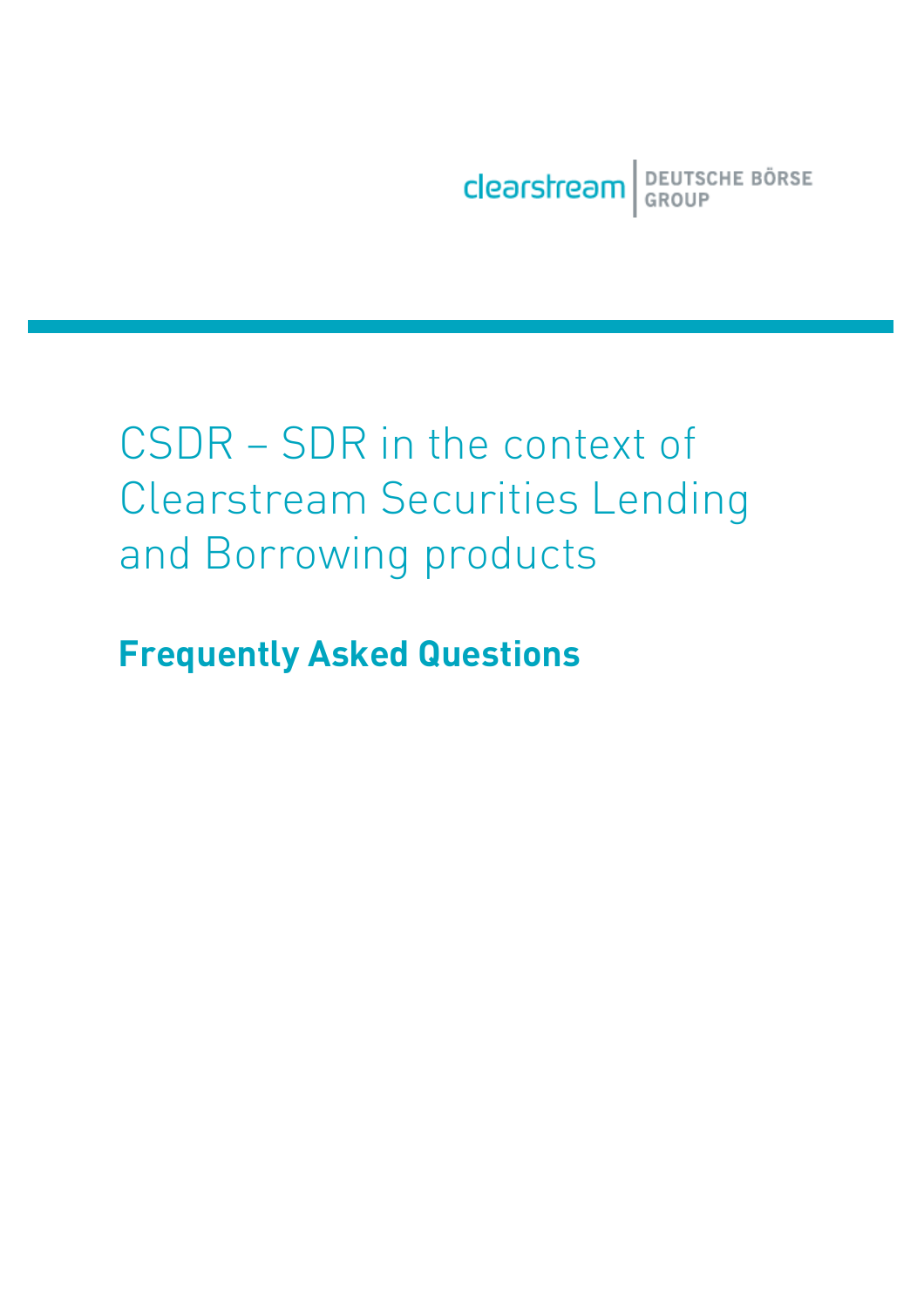## **Clearstream Banking CSDR – SDR in the context of Securities Lending and Borrowing**

January 2022

Document number: 7366

Information in this document may not be reproduced or transmitted in any form or for any purpose, other than for intended business use, without the express written consent of Clearstream Banking. Clearstream Banking in this document refers collectively to Clearstream Banking S.A. (CBL) and Clearstream Banking AG (CBF). Content of this document is subject to change from time to time without prior notice.

© Copyright Clearstream Banking (2022). All rights reserved.

Clearstream Banking is a Deutsche Börse Group company.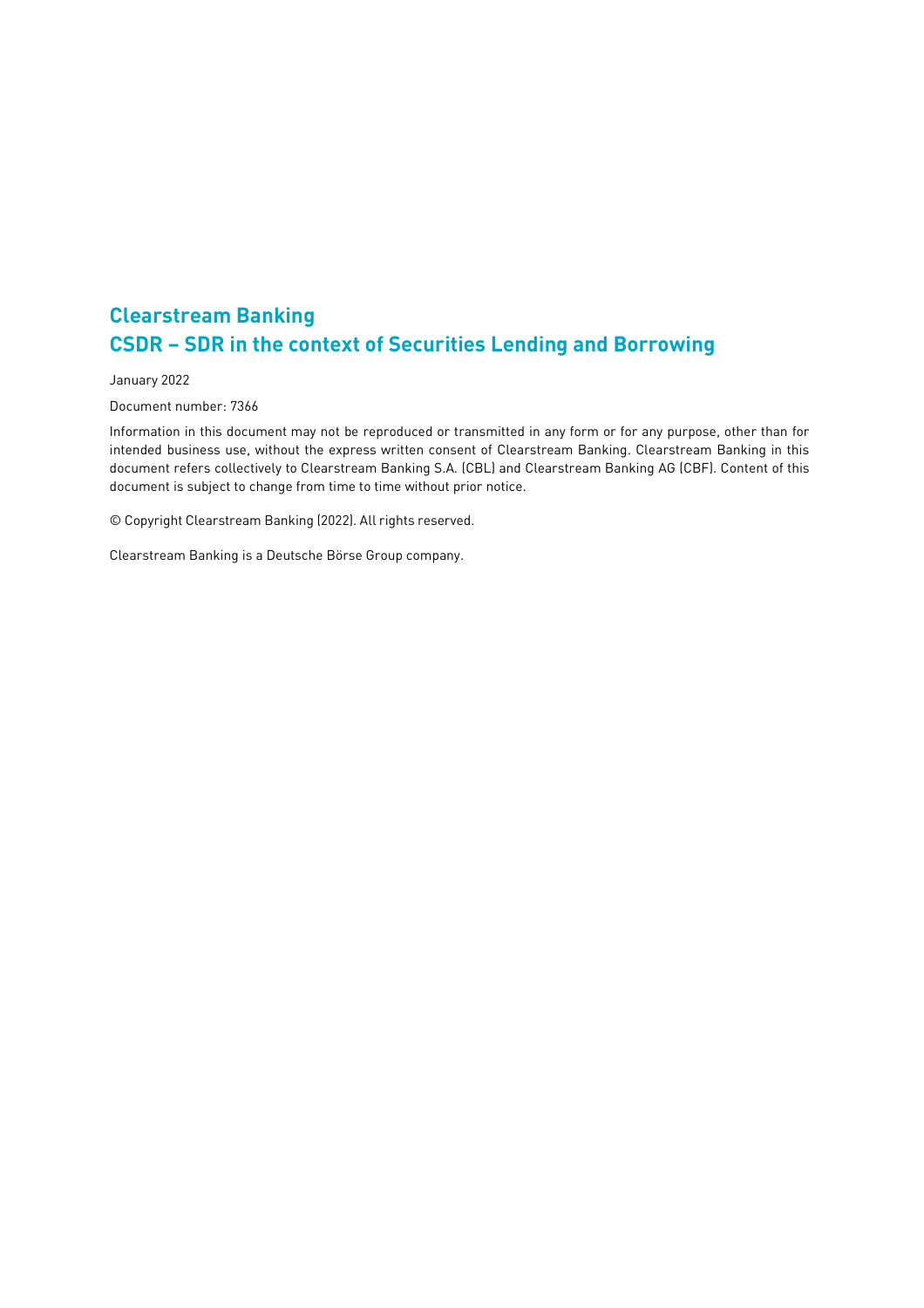Clearstream has issued various guidance documentation regarding the services and functionalities in relation to its compliance with EU Central Securities Depositories regulation No 909/2014 of the European Parliament and of the Council of 23 July 2014 (CSDR). For detailed information, please refer to the following Clearstream website:

- · Central Securities Depositories Regulation (CSDR)
- · Customer Readiness

The following frequently asked questions (FAQs) are designed to address the application of Settlement Discipline Regime (SDR) in the context of "cash penalties" in relation to Clearstream Banking SA's (CBL) Securities Lending and Borrowing Products. These FAQ shall be continuously updated to reflect customer queries in relation to the following products: ASLplus, ASL principal and ASL

| CSDR - SDR in the context of CBL's Securities Lending & Borrowing products |                                                                                                                                                                                                   |                                                                                                                                                                                                                                                                                                                                                                                                                                                                                                                                                                       |  |  |
|----------------------------------------------------------------------------|---------------------------------------------------------------------------------------------------------------------------------------------------------------------------------------------------|-----------------------------------------------------------------------------------------------------------------------------------------------------------------------------------------------------------------------------------------------------------------------------------------------------------------------------------------------------------------------------------------------------------------------------------------------------------------------------------------------------------------------------------------------------------------------|--|--|
| 1.                                                                         | What is the scope of the cash penalty<br>regime in CBL?                                                                                                                                           | The CBL or the T2S Penalty Mechanism calculates and<br>applies cash penalties for all settlement instructions in<br>relation to:<br>Matches made after the Intended Settlement Date<br>$\bullet$<br>(ISD) (late matching fail penalties - LMFP);<br>Fails to be settled (in part or in full) on and after<br>$\bullet$<br>ISD (settlement fail penalties - SEFP).                                                                                                                                                                                                     |  |  |
|                                                                            |                                                                                                                                                                                                   | For detailed information relating to external settlement<br>and the penalty mechanism applicable on the domestic<br>market, please refer to the Clearstream Banking Market<br>Links Guides or Customer Readiness section on the<br>Clearstream website.                                                                                                                                                                                                                                                                                                               |  |  |
| 2.                                                                         | Are securities lending & borrowing<br>services subject to cash penalties?                                                                                                                         | CBL proposes Automated Securities Lending and<br>Borrowing Service (ASL) to enhance settlement efficiency.<br>If a borrower fails to deliver/return the securities following<br>a recall, then the settlement fail will be subject to cash<br>penalties.<br>Even though the actual lender of the securities is not<br>known by the borrower, CBL will redistribute the cash<br>penalties to the actual lender. This statement holds true<br>for the ASLplus, ASL principal and ASL service as well.                                                                   |  |  |
| 3.                                                                         | How are the penalty rates<br>calculated?                                                                                                                                                          | Penalties are calculated daily and charged/credited by the<br>CSDs to their participants on a monthly basis.<br>Daily rates for settlement fails range from 0.15 to 1.0 basis<br>point depending on the type of instrument. Please refer to<br>Annex 1 of the EU delegated regulation 2017/389 for full<br>details.                                                                                                                                                                                                                                                   |  |  |
| 4.                                                                         | How are the cash penalties allocated<br>according to the involved parties in<br><b>CBL's Securities Lending &amp;</b><br><b>Borrowing Products such as</b><br><b>ASLplus, ASL principal, ASL?</b> | Any failure to settle at ISD in a context of securities lending<br>attributable to the borrower will be subject to the Articles<br>28 and 29 of the GTCs, i.e. subject to the Late Matching Fail<br>Penalties and Settlement Fail Penalties (as these will/are<br>be defined in the GTCs). CBL will collect the penalty from<br>the borrower and pay the impacted lender.<br>Any failure to settle at ISD attributable to CBL as operator<br>of the securities settlement system will be subject to the<br>liability clause and regime of CBL. Any indemnification of |  |  |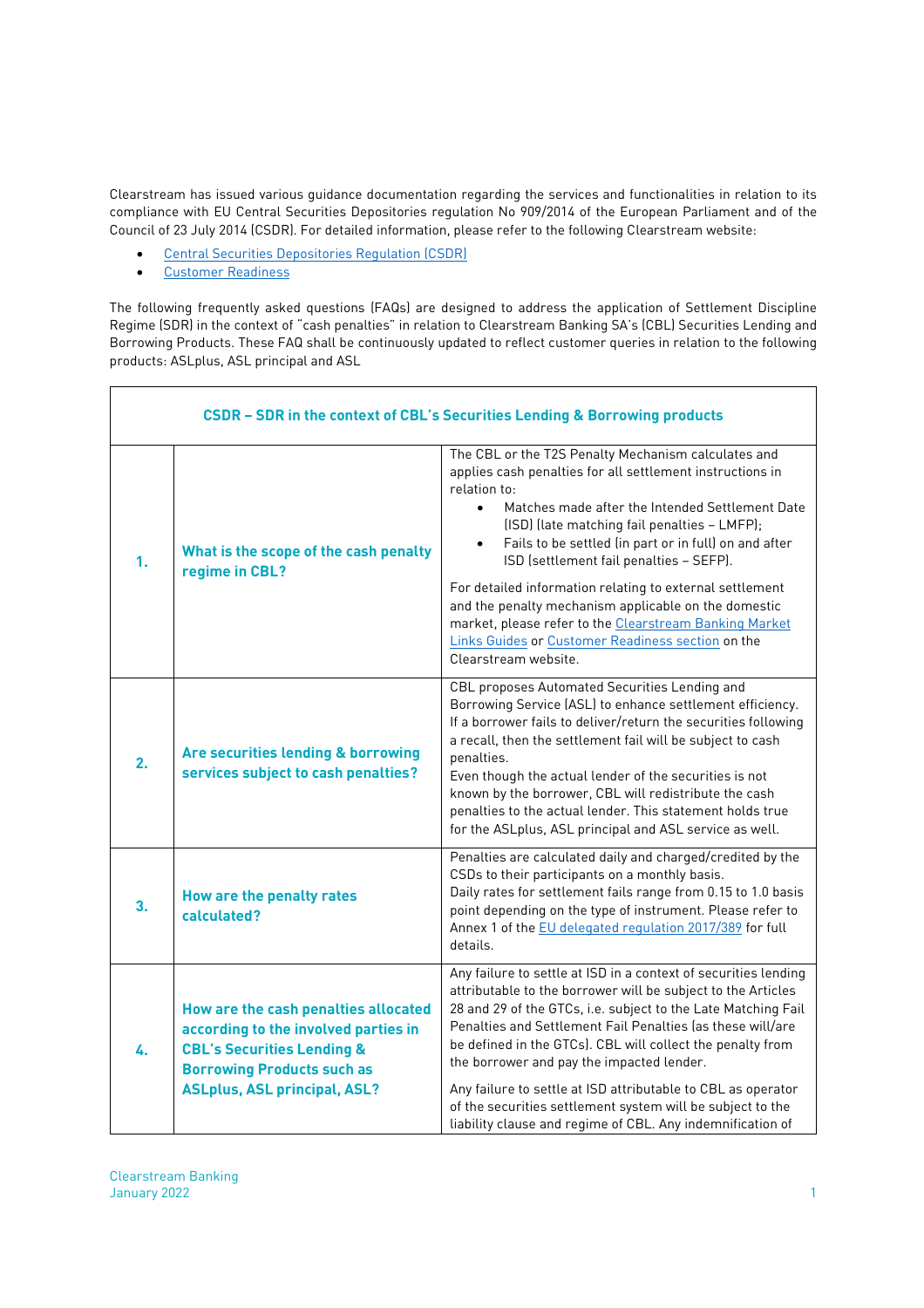|    |                                                                                                                                                                   | losses suffered by the lender will be assessed and<br>analysed as per the usual claims process.                                                                                                                                                                                                                                                                                                                                                                                                                                                                                                                                                               |
|----|-------------------------------------------------------------------------------------------------------------------------------------------------------------------|---------------------------------------------------------------------------------------------------------------------------------------------------------------------------------------------------------------------------------------------------------------------------------------------------------------------------------------------------------------------------------------------------------------------------------------------------------------------------------------------------------------------------------------------------------------------------------------------------------------------------------------------------------------|
|    |                                                                                                                                                                   | In other words, the penalty mechanism set forth in the<br>Article 7.2, last paragraph of CSDR is a mechanism of cash<br>penalties applicable to the participants that cause<br>settlement fails. The text refers to failing participants. It<br>does not cover the CSD operating the system, as the CSD<br>cannot qualify as a failing participant. Hence a late release<br>by the system operator of securities to its participants is an<br>operational failure. Such settlement fails caused by CBL as<br>operator of its system are covered by the general liability<br>scheme of the CSD in the securities lending<br>documentation, including the GTCs. |
| 5. | Is there any specific notice to be<br>taken into account regarding market<br>claims/ manufactured payments in<br>relation to securities lending and<br>borrowing? | Regarding the market claims and manufactured payment,<br>the challenges resulting from a possible late payment due<br>to lack of cash at payment date is addressed by the new<br>clause of the GTCs, Article 29.5.                                                                                                                                                                                                                                                                                                                                                                                                                                            |
| 6. | <b>How does CBL process settlement</b><br>instructions with a counterparty in<br><b>Euroclear Bank (EB)? (Bridge CBL -</b><br>EB)                                 | Cash penalties on CBL deliveries are calculated and<br>applied by the CBL Penalty Mechanism. Cash penalties on<br>CBL receipts are calculated and applied by the EB Penalty<br>Mechanism.<br>For further reference, please refer to "Settlement<br>Discipline Cash Penalties: Functional Specifications" which<br>is also available to logged in users on the Clearstream<br>website.                                                                                                                                                                                                                                                                         |
| 7. | <b>How does CBL process Late</b><br><b>Matching Fail Penalties?</b>                                                                                               | CBL follows the general principal of allocating the<br>penalties from the failing party to the underlying lenders in<br>the programme.<br>In case of "failing to match instructions", no penalty fees<br>shall be charged if the trade instruction remains<br>unmatched in the system.<br>Once the trade is matched and assuming that the borrower<br>was the party at fault, the system shall calculate the late<br>matching fees (i.e. for the period between the matching<br>date and the requested settlement date of the instructions).<br>The calculated penalty fee shall be redistributed to the<br>underlying lenders.                               |
| 8. | What is the proposed approach from<br><b>CBL on "Partial Settlement</b><br>functionalities"?                                                                      | In order to limit impacts on our Securities Lending activity,<br>limit the penalties computation and follow <b>SLA Best</b><br>Practice, we strongly recommend the use of:<br>Partial Settlement functionalities as much as possible<br>"IBP-125 : Automatic Partial Settlement is a facility to<br>settle incremental quantities of a failing transaction.<br>Auto-partial facilities should be applied by default for<br>failing securities lending trades where its use does not<br>disadvantage the failed-to party."<br>Unless expressively requested by the customer and<br>assuming the consequences of any failure/delay in the                       |